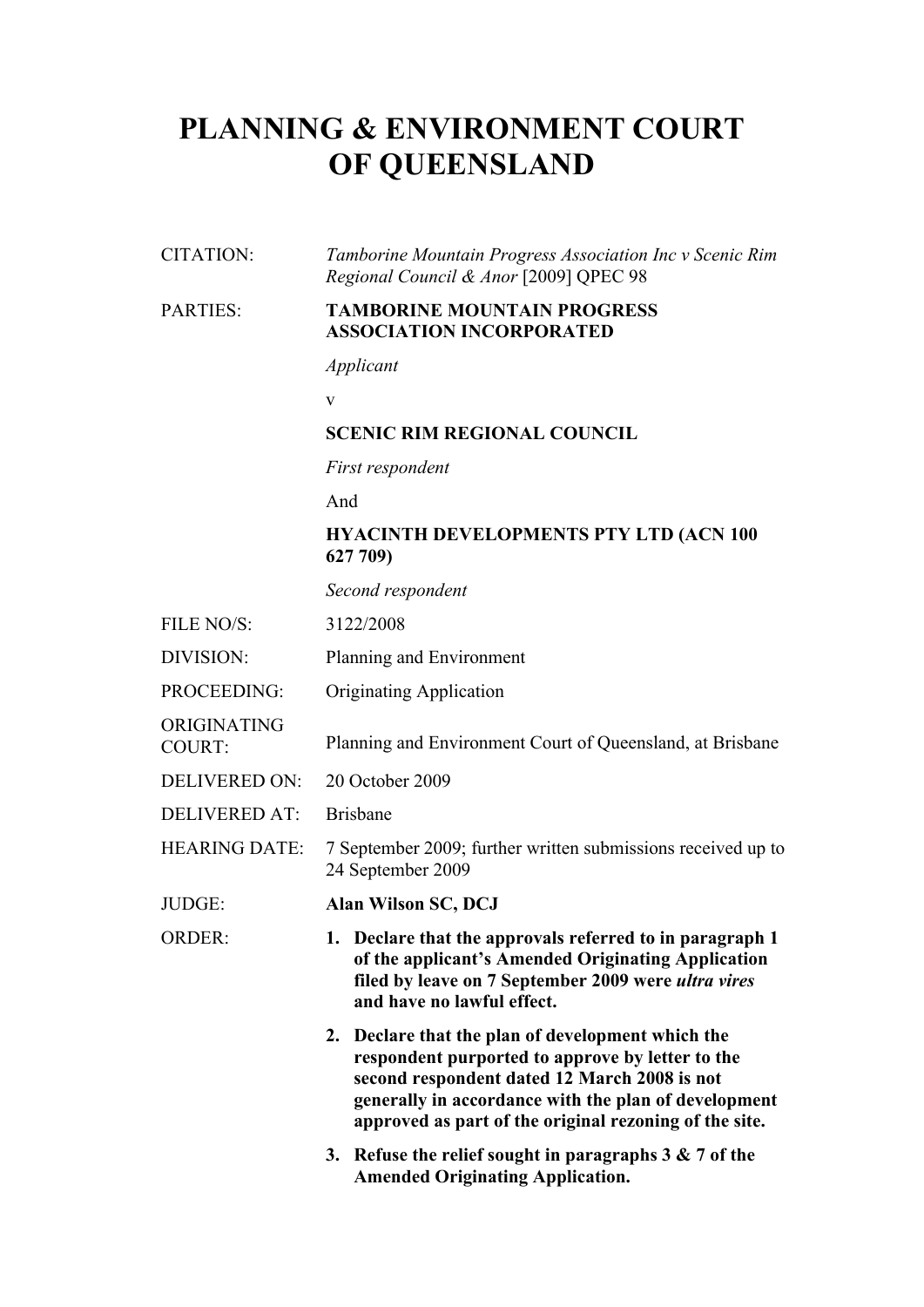- **4. Declare that development of the site in accordance with any of the approvals referred to in paragraphs 1 & 2 above is unlawful.**
- **5. Declare that any purported approval of building work on the site in accordance with those approvals is** *ultra vires* **and has no lawful effect.**
- **6. Order that all work on the site other than work which has lawful approval is to cease immediately.**
- CATCHWORDS: ENVIRONMENT AND PLANNING ENVIRONMENTAL PLANNING – DEVELOPMENT CONTROL CONSENTS, APPROVALS AND PERMITS – VALIDITY – where Respondent Council approved rezoning of land in 1990 – where terms of original approval altered by three further approvals given between  $2004$  and  $2006 -$  where Developer Second Respondent acquired land in 2005 whether three further approvals made by Respondent Council were beyond power – whether the plan of development approved by the Respondent Council in March 2008 is generally in accordance with the plan of development approved as part of the original rezoning – whether the Respondent Council had the power to approve the reconfiguration application and the subsequent change to it – whether the Appellant has caused undue delay in these proceedings – whether work on the site that does not have lawful approval should cease *Integrated Planning Act* 1997 s 3.5.24, s 3.5.33, s 4.3(1), s 4.3(4), s 4.4(5), s 4.15(1), s 5.1(3), s 6.1.29(3)(b), s 6.1.35A, *Local Government (Planning and Environment) Act* 1990 s 4.3(1), s 4.3(4), s 4.4(5), s 415(1), s 8.10(9), s 8.10(9(A)) Cases considered: *Bon Accorde Pty Ltd v Brisbane City Council* (2008) 163

LGERA 288 *Cameron v Mt Isa City Council* [1981] QPLR 183 *Stubberfield v Redland Shire Council* [1995] 1 Qd R 332 *Walker v Noosa Shire Council* [1983] 2 Qd R 86 *Warringah Shire Council v Sedevic* (1987) 10 NSWLR 355 *Young v Gosford City Council* (2001) 120 LGERA 243

COUNSEL: *M Labone* for applicant *M Hinson SC* and *N Andreatidis* for first respondent *N Markham,* director of the second respondent, in person SOLICITORS: *MacAllan Lawyers* for applicant *Corrs Chambers Westgarth* for first respondent Second respondent self-represented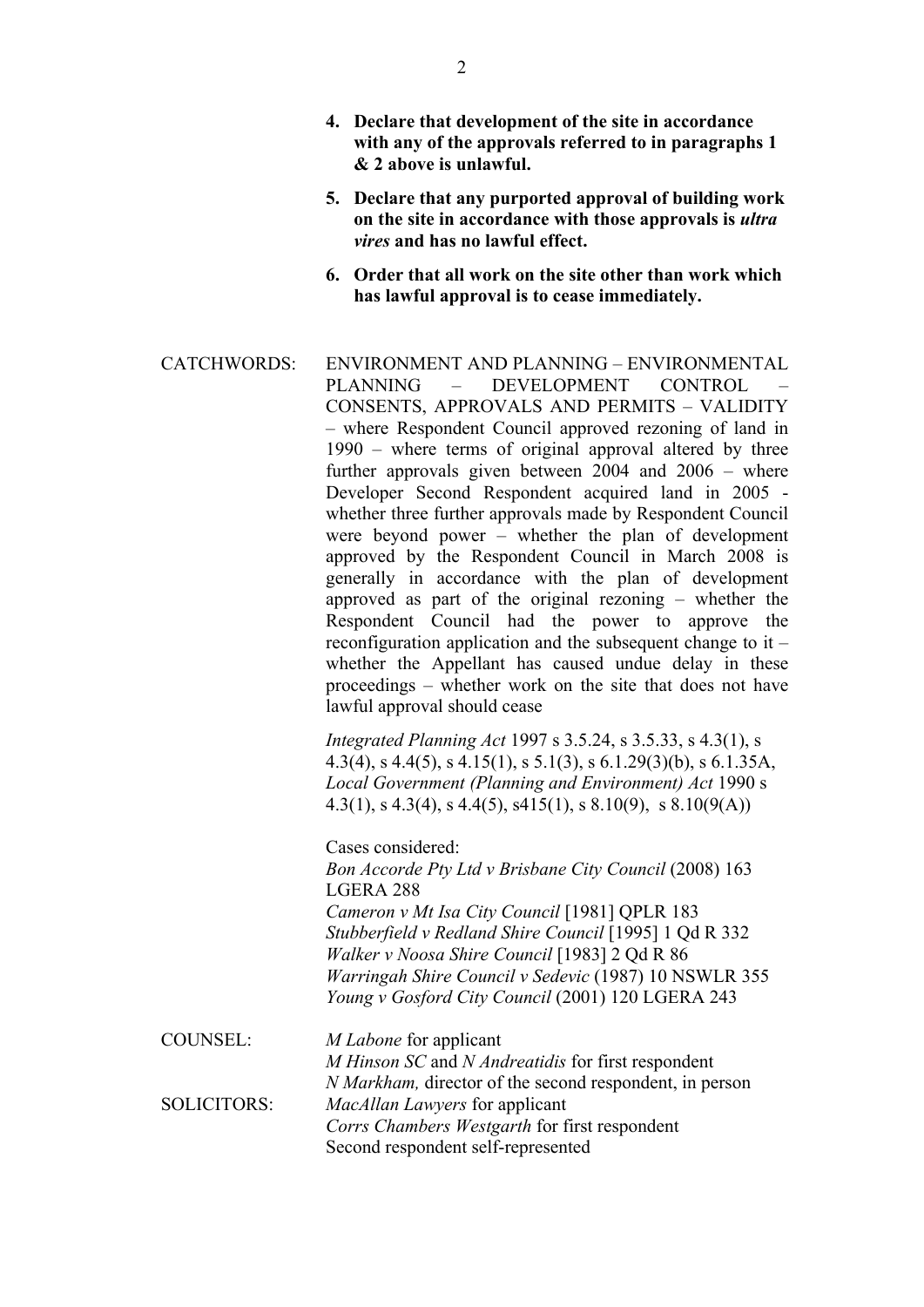- [1] In 1990 the Beaudesert Shire Council approved the rezoning of land at Mt Tamborine from 'rural' to 'special facilities' to accommodate a proposed tourist facility. The original rezoning approval for the land<sup>1</sup> described the 'Special Facility' as '*tourist facility including restaurant, fruit tree and flower farm, crafts, fruit tree produce and flower sales; motel and residential units (maximum of 135 bedrooms); office and manager's residence generally in accordance with Plan No. 8891/24 dated 9 August 1990'* .
- [2] The terms of the original approval have been significantly altered as a result of three further approvals in 2004 – 2006; and, by Council's determination in early 2008 that additional changes were 'generally in accordance with' the original approved plan of development; and, by Council's approval, later in 2008, of a development application for reconfiguration of the land from 3 lots into 52 lots under a community title scheme.
- [3] These matters exercised the Progress Association (and attracted a lot of publicity in the local community) and last year it commenced proceedings for declarations that those changes were unlawful. Scenic Rim Regional Council, which absorbed Beaudesert Shire Council in recent local authority amalgamations, now agrees with some of the Association's contentions.
- [4] Ms Peat, the secretary of the Progress Association, has filed<sup>2</sup> a vast affidavit with some nine hundred pages of attachments including many of the documents relating to the changes wrought to the original proposal over the past two decades. The most striking change is from the composite position of the residential units originally proposed, namely, 50 two and three bedroomed attached or semidetached dwellings, to 135 single bedroom tourist accommodation units comprised of 43 detached units, and 92 residential units in one and two storey blocks with parking for 20 coaches and about 85 visitor parking bays.
- [5] Mr Markham, director of Hyacinth Developments, says it is an innocent, but now much persecuted<sup>3</sup>, party in these events; and that the Progress Association's delay in bringing these proceedings warrants refusing the relief it seeks, on discretionary grounds.
- [6] The Association's amended application<sup>4</sup> seeks declarations that the three purported amendments in 2004-2006 (called, by the parties, the 'Minor Change' applications) were beyond the Council's power and of no effect; that the approval of the plan of development approved in early 2008 as being 'generally in accordance with' the plan of development approved at the time of the original rezoning could not, in truth, be described in that way; and that the reconfiguration or subdivision approval was also unlawful. It is convenient to deal with these matters in the same order.

<sup>1</sup> The land is Lot 4 on RP 109956 and Lots 4 and 5 on RP 178733 and is situated at 78 – 88 Curtis Road, 211 – 223 and 225 – 231 Long Road, and 25 Tamborine-Oxenford Road, at North Tamborine.

<sup>2</sup> On 8 July 2009, court documents No. 22-27.

<sup>3</sup> See Mr Markham's supplementary affidavit sworn 11 September 2009 and exhibits to it.

<sup>4</sup> Filed by leave on 7 September 2009.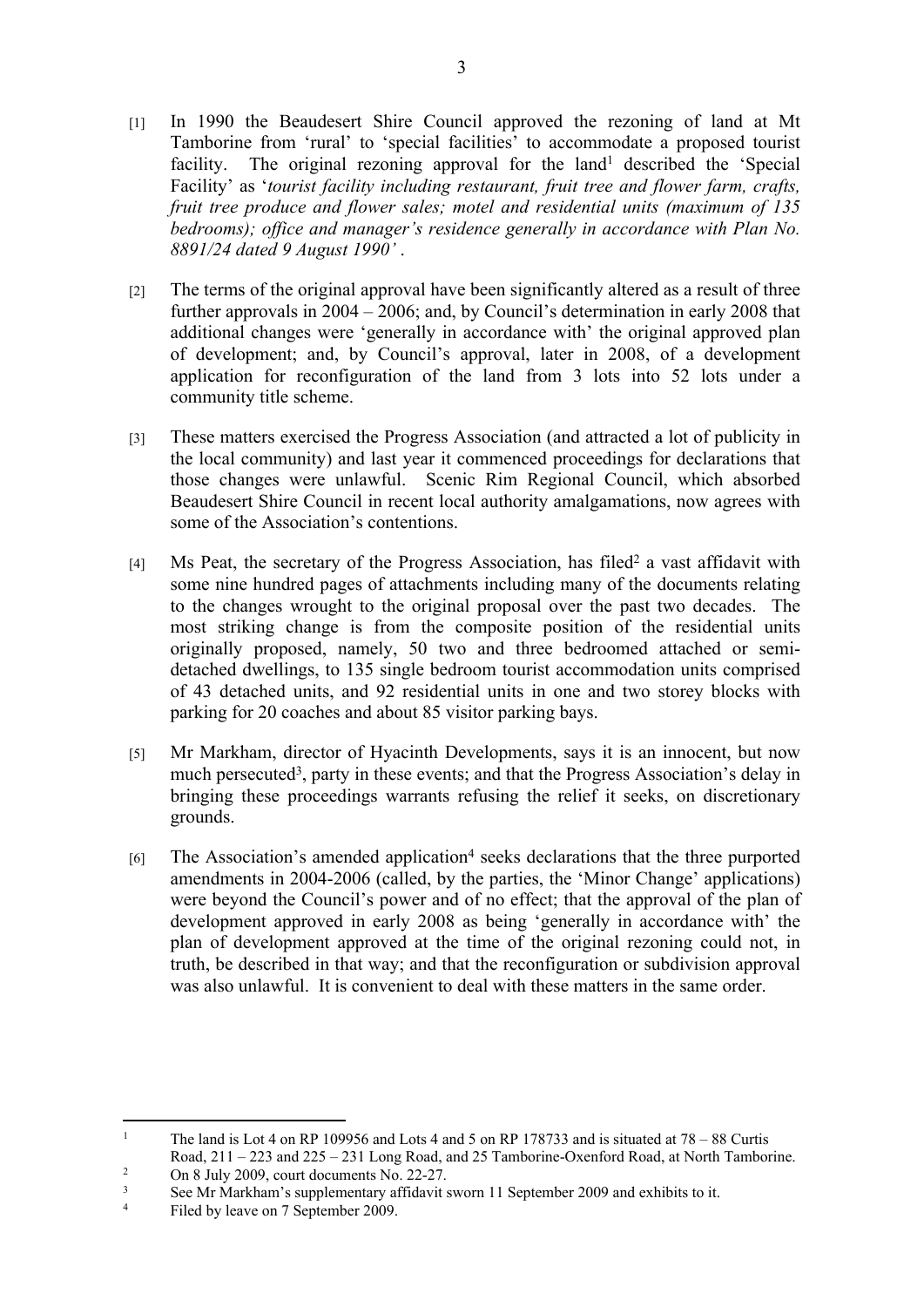#### **The Minor Change Applications**

- [7] The original rezoning application was approved by the Council on 4 September 1990, but not finally approved by the Governor-in-Council until notified in the Government Gazette on 8 April 1993. In the intervening period the *Local Government (Planning and Environment) Act* 1990 (the P&E Act) came into effect on 15 April 1991, and the original application for rezoning became subject to its transitional provisions.
- [8] They included s  $8.10(9)$  and  $(9(A))$  which provided that an application which had been made, but not finally approved by the Governor-in-Council before the commencement of the P&E Act, was to be dealt with as if that Act had not commenced; and, that if the application was subsequently approved it was to have force and effect as if approved under the P&E Act (but any conditions attaching to it would still apply as if that Act had not commenced). Later, the P&E Act was repealed by the *Integrated Planning Act* 1997 (IPA) after which any proposed changes to the original rezoning and its conditions became subject to IPA's transitional provisions.
- [9] Each of the minor change applications approved by Council in December 2004, July 2005 and December 2006 required, as the evidence conclusively establishes, changes to the conditions attached to the original rezoning. IPA has a transitional provision, s 6.1.35A, which directs that applications to change conditions of rezoning approvals under the repealed P&E Act require either a development application to achieve the change, or an application under s 4.3(1) or 4.15(1) of the P&E Act. Section 6.1.35A of IPA applied because the minor change applications were applications to change original conditions of approval deemed to have been given under s 4.4(5) of the P&E Act (pursuant to the transitional provision 8.10(9A) mentioned earlier).
- [10] Each of the applications was, however, made on its face under s 3.5.24 or 3.5.33 of IPA which, Council now concedes, did not apply. The concession is proper and necessary because a rezoning approval is not a 'development approval' as defined by IPA or, therefore, something which can be changed under s 3.5.24. Nor is a request under s 3.5.33 an application under s 4.3(1) of the P&E Act.
- [11] There is also authority that a change to the description of a special facility zone requires a rezoning of the site itself: *Cameron v Mt Isa City Council* [1981] QPLR 183. That would be impact assessable under IPA's provisions and require a development application. None of those things occurred.
- [12] Finally, the planning scheme in force at the time of the minor change applications was the transitional Beaudesert Shire Planning Scheme 1985 which remained in force until replaced by the Beaudesert Shire Planning Scheme 2007, which came into effect after 30 March 2007. An amendment to the original rezoning required an amendment to the Planning Scheme and, therefore, public notification under the repealed Act, s 4.3(4).
- [13] For a number of reasons, then, Council did not have the power to act under IPA s 3.5.24, or 3.5.33 and its three minor change approvals were beyond power, and of no legal effect, and the Progress Association should have the declaration sought in clause 1.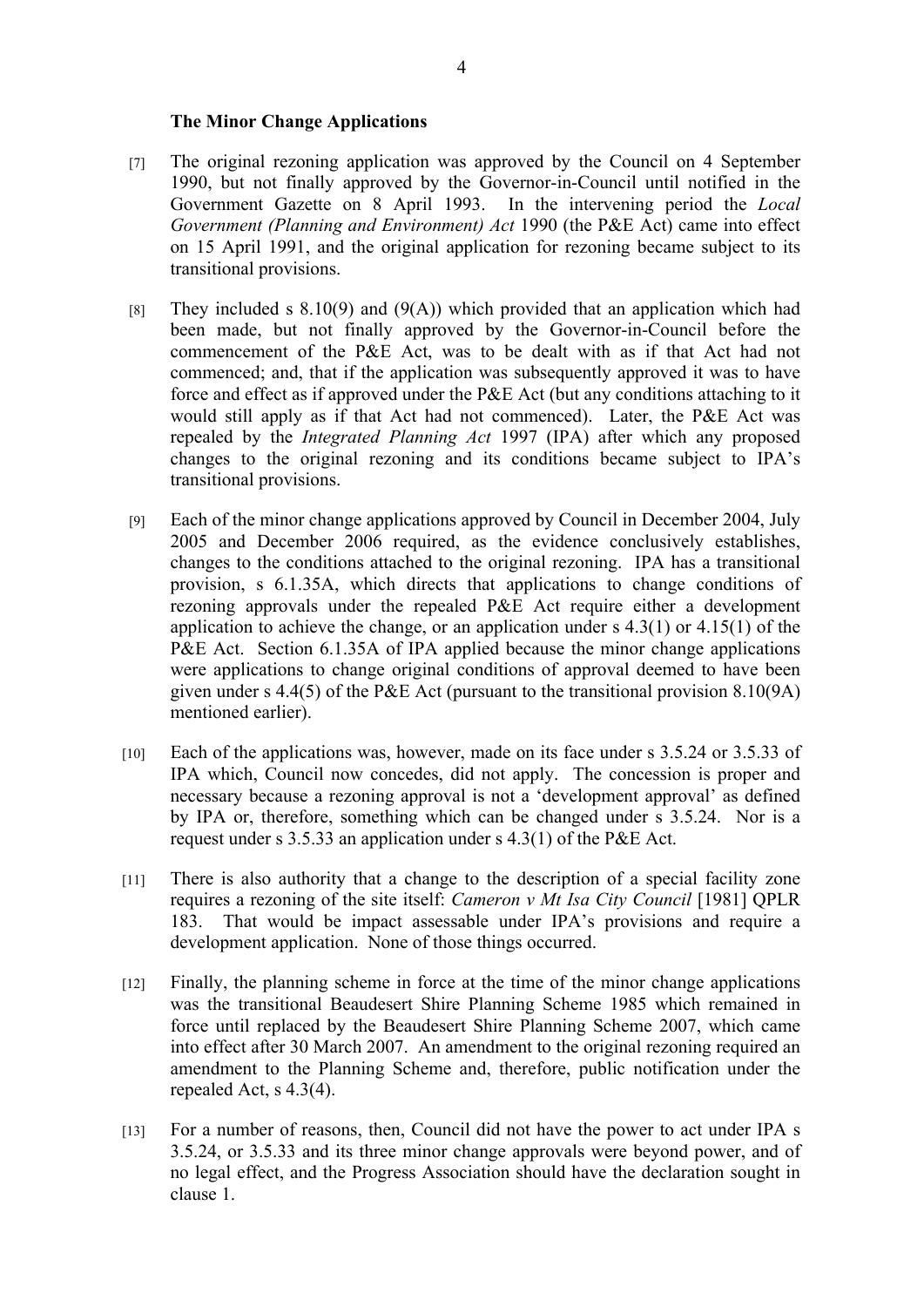#### **The 'generally in accordance' Determination**

- [14] Clause 2 of the originating application seeks a declaration that the plan of development which Council purported to approve by letter of 12 March 2008 is not generally in accordance with the plan of development approved as part of the original rezoning. Again, Council concedes this point.
- [15] As set out in paragraph [1] above, the original rezoning in 1993 required development of the site to be 'generally in accordance with' an approved plan. When Hyacinth sought to change the development in 2007 Council pointed out that it could not do so under IPA s 3.5.33 ('Request to change or cancel conditions') because the original approval was a rezoning under the earlier repealed legislation, but suggested the change could be affected if, as it indicated it was prepared to do, Council recognised the changes remained 'generally in accordance with' the original approval.
- [16] There were, however, two difficulties with this proposition. The immediate problem is that the plan Council apparently used for the purpose of comparison was not the plan approved in the original rezoning, but a much later one. Secondly, as a report from a town planner, Mr Panaretos<sup>5</sup>, vividly illustrates the changes were much too dramatic to qualify within the ordinary meaning of that phrase, whichever plan was used for comparison.
- [17] As his unchallenged evidence showed, the changes (when compared with the original plan accompanying the rezoning) included two new uses; would trigger the involvement of new referral agencies; and, (as I accept) would have been likely to prompt additional submissions. Comparison with the plan Council used (which was probably produced in 2007) was similarly unhelpful; it involved a significant intensification, with the introduction of 92 additional residential units and such things as a waste water plant which represented assessable activity.
- [18] Council's decision is, with respect, inexplicable and incomprehensible. It's concession on this point at the hearing before me was, again, proper and necessary. For these reasons the Association ought to have the second declaration it seeks.

# **The Subdivision Approval**

- [19] In August 2006 Hyacinth made a development application seeking to reconfigure the land, in a way which included a proposed use for *'50 residential lots and tourist facilities'*. Council approved the application in June 2007, and an amendment to it in November 2008. The Progress Association says both decisions were unlawful, and invalid. Council disagrees.
- [20] There is an ancillary point, connected with this part of the proceedings here. Hyacinth did not apply for a material change of use but Council's decision notice of 5 June 2007 recorded that the application was approved in full with conditions, and those conditions included a development permit for a material change of use. Council accepts that it cannot approve something not sought in the development

<sup>5</sup> Exhibit 6.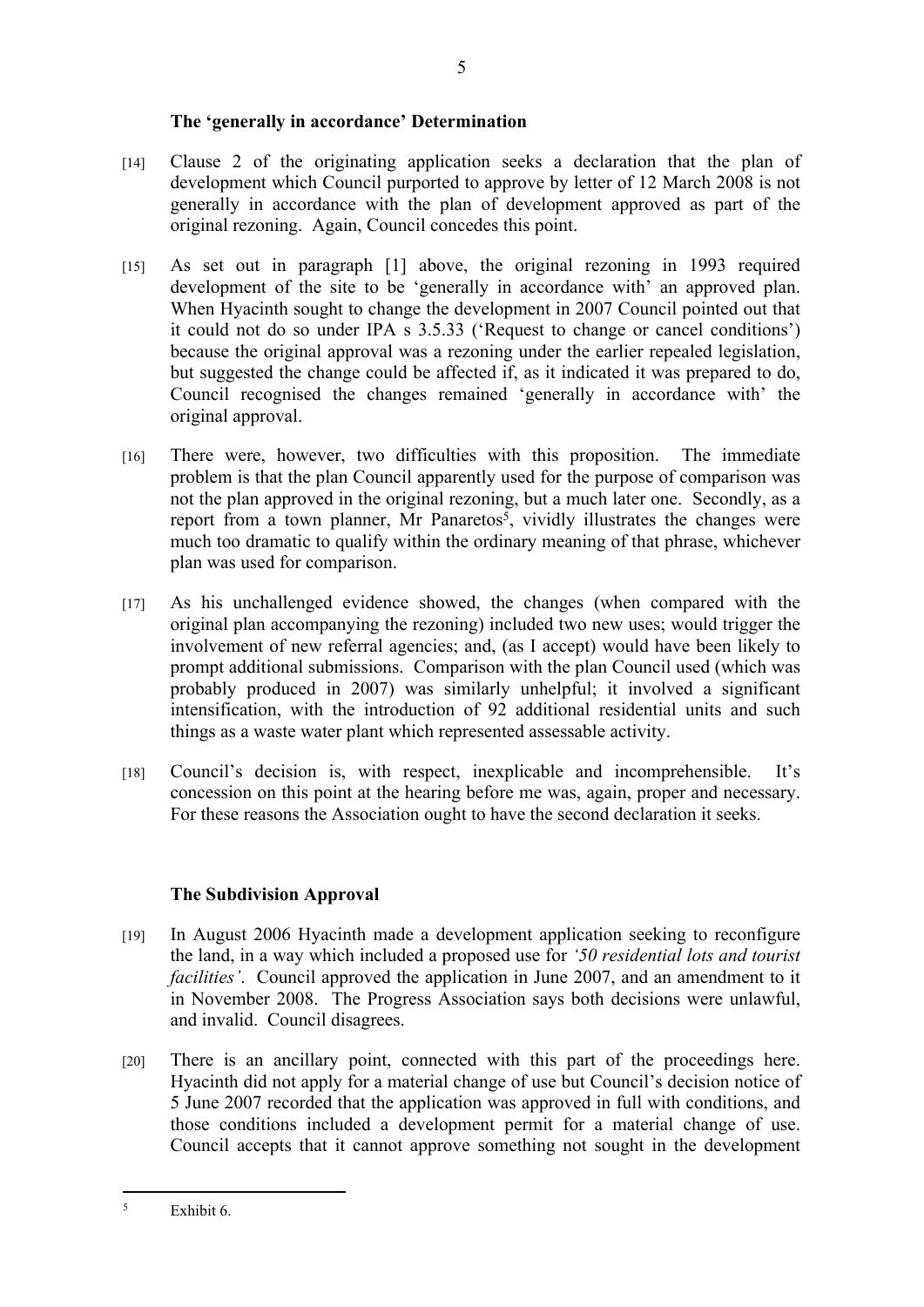application and to the extent that the reconfiguration approval purports to be an approval for a material change of use it was beyond power, and of no effect.

- [21] Otherwise, however, I am persuaded that the approval for reconfiguration was lawfully given, and the later change was lawfully approved. In particular, it is clear that Hyacinth was entitled to make a development application and Council had power to assess and decide it. Much of the Progress Association's attack upon these events amounted, in effect, to an identification of matters that go, not to Council's power to decide the application, but, rather, its merits – which, for present purposes, are largely irrelevant.
- [22] As submissions for Council show, the original approval under the 1985 Planning Schemes included a right to develop residential units. That term was not, however, defined in the Scheme and in its ordinary meaning would generally refer to both temporary and permanent residential accommodation. Here, the opening words of the Zone Description for the rezoned land ('*special facilities (tourist facility …')*  limit the residential units to temporary accommodation for use by tourists, and not by permanent residents. Otherwise, relevantly, the Table of Zones for that zone in the 1985 Scheme provided that the purposes for which buildings or other structures could be erected or used, without the consent of Council, were the particular purposes indicated on the Scheme Map – and, here, those purposes incorporated all the terms in the original approval set out in paragraph [1].
- [23] There was, then, a use right for residential units but neither the zoning nor the old planning scheme required all of the permitted uses to be developed at the same time, or in any particular order; nor did they prevent development of the residential unit use first. It follows that the reconfiguration was not, on its face, discordant with the rezoning approval.
- [24] Reconfiguration of a lot is an assessable development under IPA, and requires Code assessment. Under s 6.1.29(3)(b) and (h) Council was required to assess the application having regard, amongst other things, to the Transitional Planning Scheme, matters set out in s 5.1(3) of the repealed P&E Act, and any other matter with which regard had to be given if the application had been made under that repealed Act.
- [25] Under s 5.1(3) assessment was directed towards the proposed use of each of the proposed allotments; the provisions of the Planning Scheme which regulated subdivision; and, any other relevant matters. The 1985 Planning Scheme included a subdivision by-law and the Progress Association draws attention to some of its clauses but they are not, I am satisfied, relevant here.
- [26] The Association also argues that the reconfiguration approval is unlawful because it is based on a plan of development that had no lawful effect; that Council took into account, irrelevantly, unlawful approvals and failed to pay proper heed to the only relevant consideration, ie the lawful rezoning approval in 1993; and, that the approval is contrary to the zoning.
- [27] Certainly, Council was bound to consider the zoning of the land when deciding the subdivision application but, it appears, it did so. The Association submits that the plan of development in the old zone description must inform the decision to approve the subdivision and that the allotments in it have boundaries which do not accord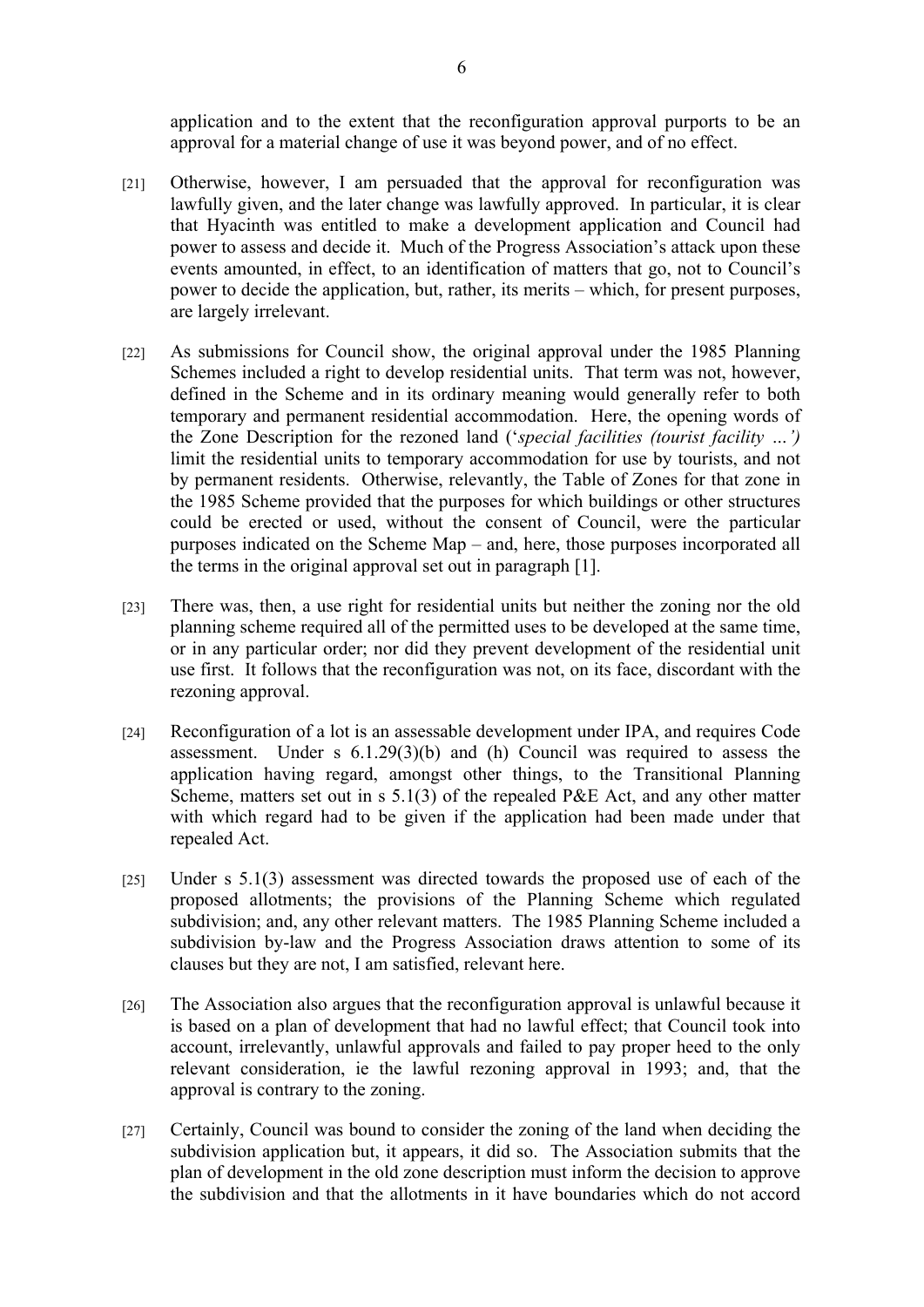with the old plan. As Council submits, however, the old rezoning approval does not purport to deal with subdivision. The land consisted of only three allotments and nothing, in it, is relevant to subdivision as a process. Once that is appreciated, it will also be understood that the old plan of development did not identify any required or preferred subdivision layout.

- [28] Otherwise, the rezoning of the land amended the old Planning Scheme and determined the purposes for which land or buildings could be used. The Scheme expressly provided that the extent of subdivision which could be undertaken would be determined, in each case, on receipt of detailed information.
- [29] As Council says, that information was provided with the reconfiguration application. Approval of that application authorises the subdivision into separate lots, with separate titles. The question whether the use of the subdivided lots is lawful depends on the nature of the use and the planning controls relating to it  $$ which is a different question from anything relating to the power, itself, to reconfigure.<sup>6</sup> Should further approval be necessary to use the lots produced by the subdivision, the merits of that proposed use will be properly dealt with when the application is made.<sup>7</sup>
- [30] It is clear, that Council did have the power to approve the reconfiguration application and the subsequent change to it and was not bound to refuse either. But the third declaration sought by the Association should, then, be refused.

# **Discretion to Grant or Refuse Relief**

- [31] Mr Markham pointed to circumstances showing that Hyacinth Developments did not acquire the land until 2005 and, thereafter, used reputable agents and advisers and believed throughout that it had acted, and was acting, properly. It is also said that Hyacinth had no reason to believe that the approvals it obtained from Council were anything but lawful, and it has always acted in accordance with them; and, that it has already undertaken substantial works and has very large borrowings, and is incurring interest at the rate of over \$100,000 per month while these proceedings delay its development.
- [32] Further, it is submitted that the Association has been guilty of undue delay. Mr Markham points to the affidavit evidence filed for the Association which shows that it first began to correspond with the Council as early as 2001, at which time it gave notice of its belief that the 1990 approvals were 'unacceptable'. Mr Markham's submissions refer to the factors relevant to the discretion associated with the relief of the kind the Association seeks and, in particular, the well known decision in *Warringah Shire Council v Sedevic* (1987) 10 NSWLR 355 and, more recently the decision of this court in *Bon Accorde Pty Ltd v Brisbane City Council* (2008) 163 LGERA 288.
- [33] As Council properly conceded, however, some of the approvals granted in recent years were plainly beyond power and matters touching public interest, and the

<sup>6</sup> *Stubberfield v Redland Shire Council* [1995] 1 Qd R 332, at 336-7.

<sup>7</sup> *Walker v Noosa Shire Council* [1983] 2 Qd R 86; *Young v Gosford City Council* (2001) 120 LGERA 243 at 255.